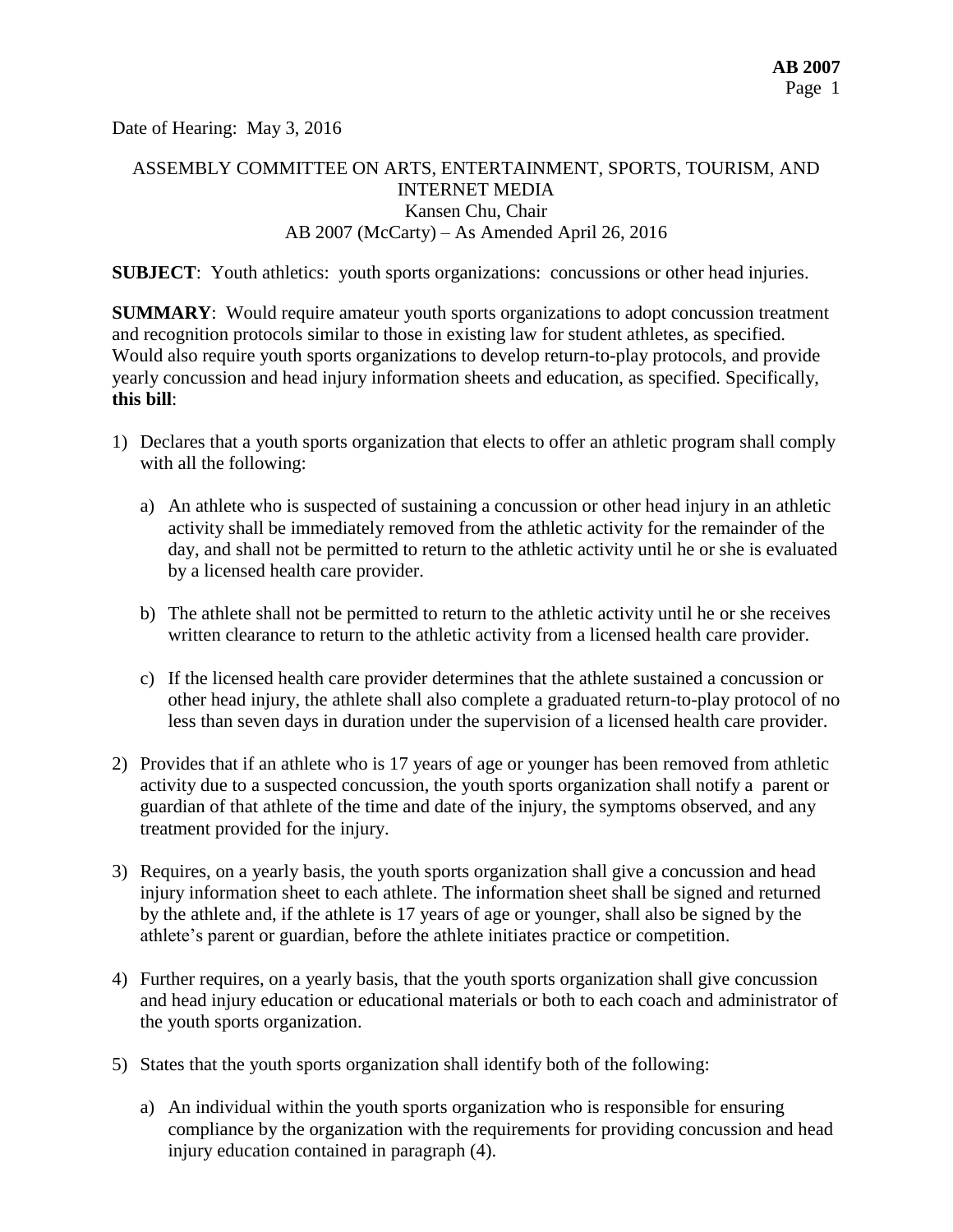- b) Details of the return-to-play protocol required pursuant to paragraph (1).
- 6) Contains the following definitions:
	- a) "Concussion and head injury education and educational materials" and a "concussion and head injury education information sheet" shall at a minimum include information relating to all of the following:
	- b) Head injuries and their potential consequences.
	- c) The signs and symptoms of concussion.
	- d) Best practices for removal of an athlete from an athletic activity after a suspected concussion.
	- e) Steps for returning an athlete to school and athletic activity after a concussion or head injury.
- 7) "Licensed health care provider" means a licensed health care provider who is trained in the evaluation and management of concussions and is acting within the scope of his or her practice.
- 8) "Youth sports organization" means an organization, which may include, but is not necessarily limited to, a business or nonprofit entity or a local governmental agency, that sponsors or conducts amateur athletic competitions, camps, or clubs in which persons 17 years of age or younger participate.
- 9) Declares that this section shall not be construed to prohibit a youth sports organization, or any other appropriate entity, from adopting and enforcing rules intended to provide a higher standard of safety for athletes than the standard established under this section.

# **EXISTING LAW**:

- 1) Limits full-contact practices, as defined, for high school and middle school football and urges the California Interscholastic Federation (CIF) adoption of rules to implement such guidelines. (Education Code 35179.5)
- 2) Requires an athlete suspected of sustaining a concussion or head injury during athletic activity to be removed from that activity and not be permitted to return until evaluated and cleared by a licensed health care provider; urges the CIF to develop rules and protocols to implement this; requires athletes and parents to receive, sign and return a head injury information sheet annually before practice or competition; and excludes athletic activities during the regular school day or as part of a physical education course. (Education Code 49475)
- 3) Requires a high school sports coach to complete education programs developed by his or her school district and the CIF and meeting specific guidelines. (Education Code 49032)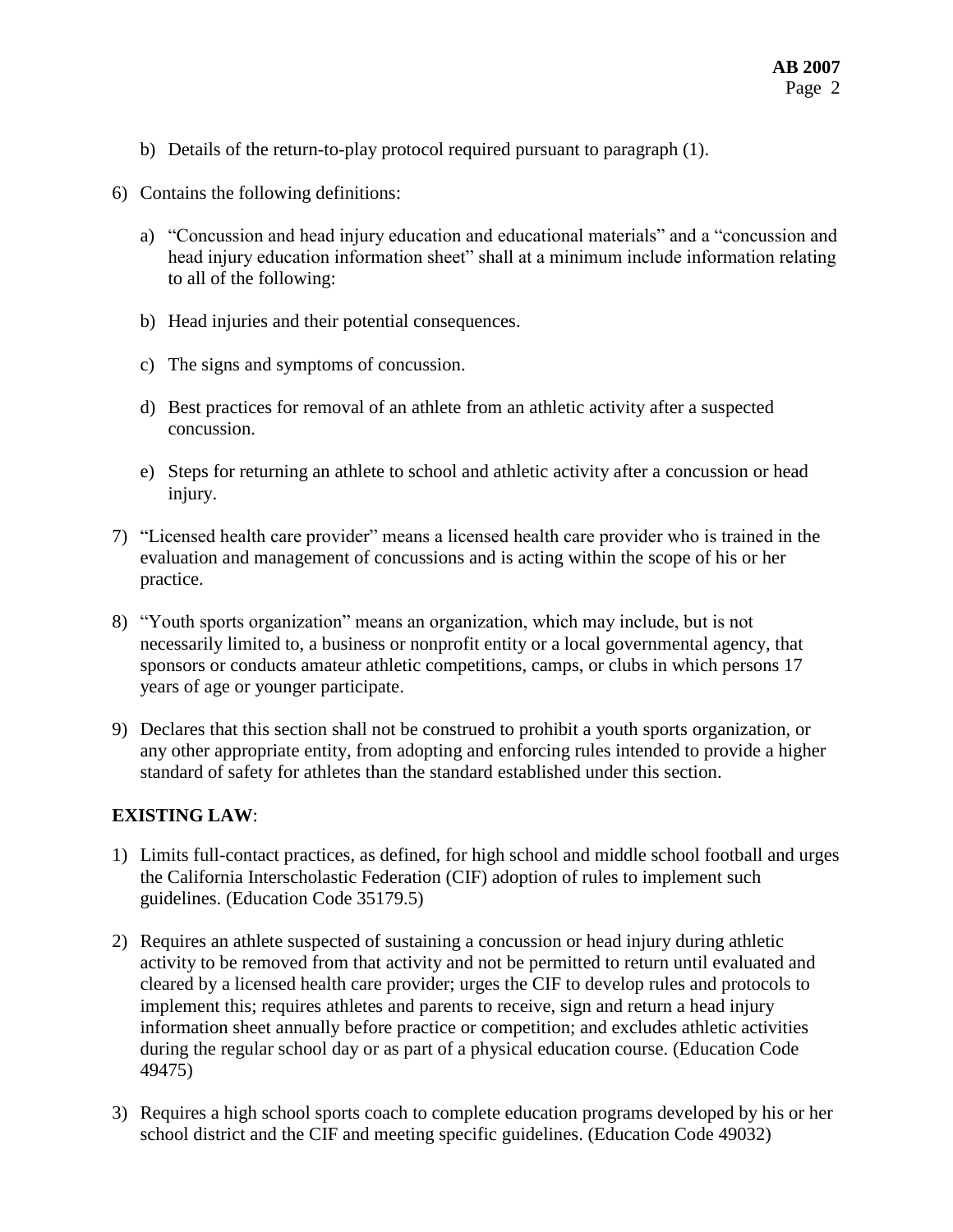# **FISCAL EFFECT**: None. The Legislative Counsel has keyed this measure as non-fiscal.

### **COMMENTS**:

1) *Author's statement and supporters: Existing school-based protections for children in sports do not reach amateur youth sports organizations*. The author adds that, "With this legislation I intend to mitigate the growing problem of injured athletes by creating awareness of sportsrelated head injuries and having a proper protocol for concussion detections, treatment, and post-concussion management for youth sports leagues." As need for such protection he points to a 2014 study, wherein the Boston University School of Medicine found former NFL players' who began playing football before age 12 "demonstrate significantly greater impairment" than those who started playing later in life. The bill's sponsors, the California Athletic Trainers' Association state in their support, "This bill will help close many loopholes in concussion management at the youth sports level, and help protect our most vulnerable athletes by providing similar safeguards that are afforded to high school and college athletes." The California State PTA draw attention in their letter of support to the provisions of the bill which "assure that parents are provided annually with a concussion and head injury information sheet and that young athletes are removed immediately from an athletic activity if they are suspected of sustaining a concussion or other head injury."

#### 2) *Background:*

a) *Concussions and Chronic Traumatic Encephalopathy (CTE) making recent news*. The dangers of concussions and head injuries in sport have been a growing concern, with frequent news reports of athletes, primarily football players, sustaining traumatic and lasting injuries. On March 1, 2016, this committee participated in a screening of the movie "Concussion" featuring Dr. Bennett Omalu who discussed his ground breaking research into CTE which was the focus of the film, in conjunction with a discussion of the topic of sports safety and concussion prevention by the California Athletic Trainers' Association (CATA). In addition to a major motion picture on the issue, other dramatic news reports in March alone include:

A Purdue University study in 2015 indicated lasting brain changes among high school football players, even without concussions, and that changes were not completely healed at the end of an off-season. The study used brain scans and changes in brain chemistry to track players more extensively than neurocognitive testing.

- i) A representative of the National Football League testified that there is a connection between football and chronic traumatic encephalopathy.
- ii) Women's soccer standout Brandi Chastain announced she would donate her brain to science for research into head injuries.
- iii) Ivy League schools announced they would eliminate full-contact practices for football.

The growing awareness of concussion dangers has led California to enact a series of bills to protect students by limiting full-contact practices; requiring education and information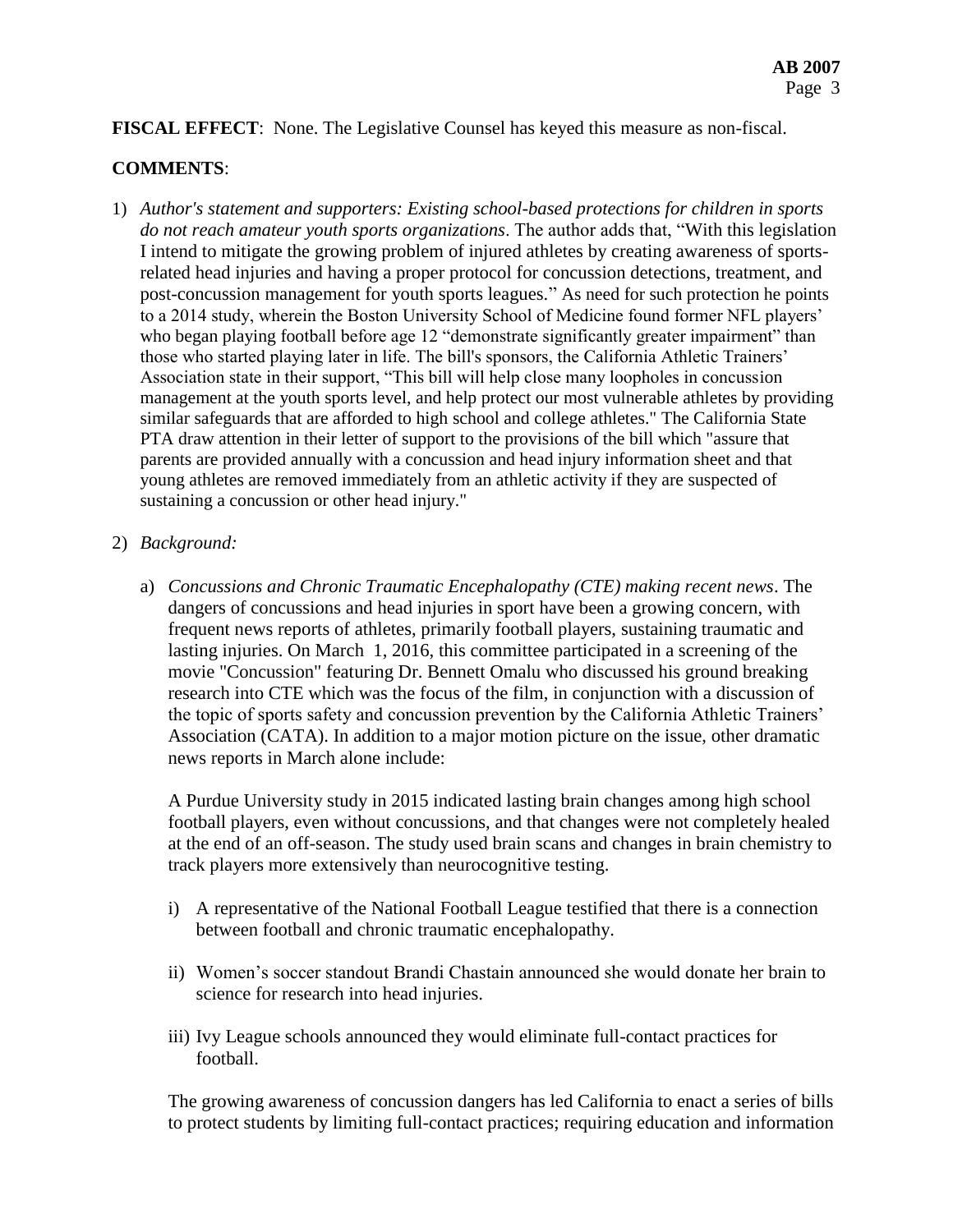for coaches, pupils and their parents; and protocols for removing students from activity after injury and for returning them to play (See comment 5 below).

b) *Concussions have greater adverse effect on younger athletes:* As this committee learned in hearing AB 2182 (Mullin), at our last hearing, research shows that the human brain does not fully develop until a person's mid-20s. Therefore, young athletes experiencing head injuries are at greater risk of long-term brain damage if injured during the critical stages of brain development. From 2002 to 2012 the number of reported sports-related concussions among student athletes doubled. This increase in reported concussions is attributed to various factors, including greater awareness and recognition of traumatic brain injuries. However, research shows that it is likely that self-reported concussion symptoms are under diagnosed, which may lead athletes to return to play prematurely.

According to recent research, "Although most (80-90%) concussions resolve within 7-10 days, the recovery process can be longer and more complicated in children and adolescents. Furthermore, younger athletes have a higher risk of severe symptoms and cognitive decline…Due to the more complex recovery process in young athletes, they need protection when they are most vulnerable." (Mukland and Serra, *Concussions and Brain Injuries in Youth Sports*, December 2015, Rhode Island Medical Journal).

In addition, studies show that the risk of a second concussion if an athlete returns to play too soon is greater for youth, both in likelihood and severity. "Athletes who return to play before their concussions have fully resolved may place themselves at an increased risk for prolonged recovery. Although very rare, the potential for catastrophic head injuries, including what is sometimes called 'second impact syndrome' is the primary concern. While catastrophic head injury is uncommon, it may occur more frequently in younger athletes between the ages of 12 to 18 years." (Graham, Rivara, et al, *Sports-Related Concussions in Youth: Improving the science, changing the culture*, 2014, National Academy of Sciences).

3) *What is CTE and how is it related to concussions?* According to information on the website of the Bennett Omalu Foundation, "Chronic Traumatic Encephalopathy (CTE) is a progressive degenerative disease that afflicts the brain of people who have suffered repeated concussions and traumatic brain injuries (TBI). Though Bennet Omalu first discovered CTE in the brain of NFL Hall of Famer Mike Webster in 2002, it was previously thought to have existed in boxers, and was referred to as dementia pugilistica. It has since been found in the brains of more than ninety NFL players, and other athletes, including wrestlers and hockey players. It has also been identified in the brains of deceased military veterans, domestic abuse victims, and others.

"The brain of an individual who suffers from CTE gradually deteriorates and begins to lose mass. Brain trauma can also cause the accumulation of a type of protein called tau, which significantly interferes with brain function. As CTE progresses, it can cause memory loss, impulsive and erratic behavior, difficulty with balance, impaired judgment, and behavioral disturbances including aggression, depression, and increased suicidality. Ultimately, CTE progresses to the onset of dementia. A similar accumulation of tau protein is also seen in the brains of Alzheimer's patients. CTE symptoms can manifest months or years after brain trauma, and a definitive diagnosis of CTE can only be made after death by analyzing brain tissue at autopsy.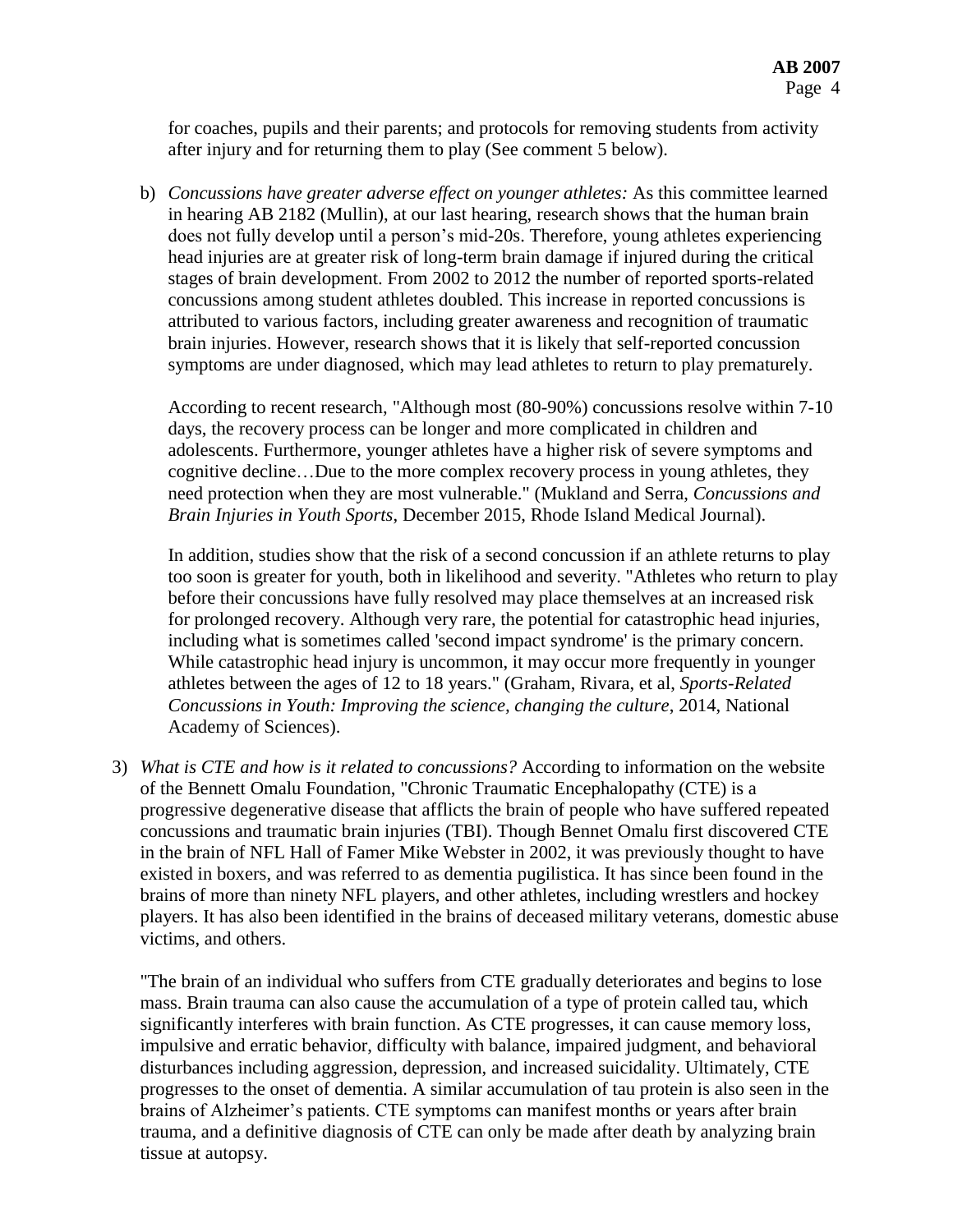"The CDC estimates that up to 3.8 million concussions occur each year, with up to ten percent of high school athletes suffering from post-concussion syndrome. Trauma is also often repeated: an athlete who sustains a concussion is four to six times more likely to sustain a second concussion. It's not well understood how these incidents of trauma progress to CTE and currently there is no cure."

- 4) *Return-to-Play Protocol:* This bill would prohibit an athlete who is suspected of sustaining a concussion from returning to the athletic activity in which he or she suffered the concussion until the athlete has completed a return-to-play protocol of not less than 7 days in duration. This bill makes no reference to any particular protocol; however the United States' Center for Disease Control (CDC) describes a Return-To-Play Protocol, (RTP) which consists of 5 "steps" following a complete physical and the absence of concussion symptoms for a period of 24 hours. The steps progress from light aerobic exercise for 5-10 minutes, to moderate exercise, to non-contact but more intense exercise, a reintegration into full practice, and finally a return to play. The CDC emphasizes the need for each of these steps to be monitored for a return of concussion symptoms. In addition to the CDC protocol, the California Interscholastic Federation has similar guidelines for RTP which are in place for high school athletics.
- 5) *Prior and related legislation*:
	- a) AB 2127 (Mullin), of 2016, would create a baseline neurocognitive testing pilot program for concussion and head injury, as defined, applying to students playing interscholastic sports, as provided, and requires specified schools to collect, maintain and report on traumatic brain injuries sustained by any pupil during athletic competition. That measure passed out of this committee on a 7-0 vote and is currently pending before the Assembly Appropriations Committee.
	- b) AB 2127 (Cooley), Chapter 165, Statutes of 2014, among other things, limits full-contact practices for high school and middle school football teams for concussion and head injury prevention, and requires that a return-to-play protocol after concussion or head injury be no less than seven days in duration.
	- c) AB 588 (Fox), Chapter 423, Statutes of 2013, applies existing law relating to students who sustain, or are suspecting of sustaining, a concussion during a school-sponsored athletic activity to charter schools and private schools.
	- d) AB 1451 (Hayashi), Chapter 173, Statutes of 2012, includes a basic understanding of the signs and symptoms of concussions and the appropriate response to concussions within the HSCET, administered by school districts.
	- e) AB 1449 (Hayashi), of 2012, would have required the SPI to develop and make available a sample concussion and head injury information sheet for use by school districts. That measure was held in the Assembly Education Committee.
	- f) AB 25 (Hayashi), Chapter 465, Statutes of 2011, requires a school district that elects to offer athletic programs to immediately remove an athlete who is suspected of sustaining a concussion or head injury during that activity; prohibits the return of the athlete to that